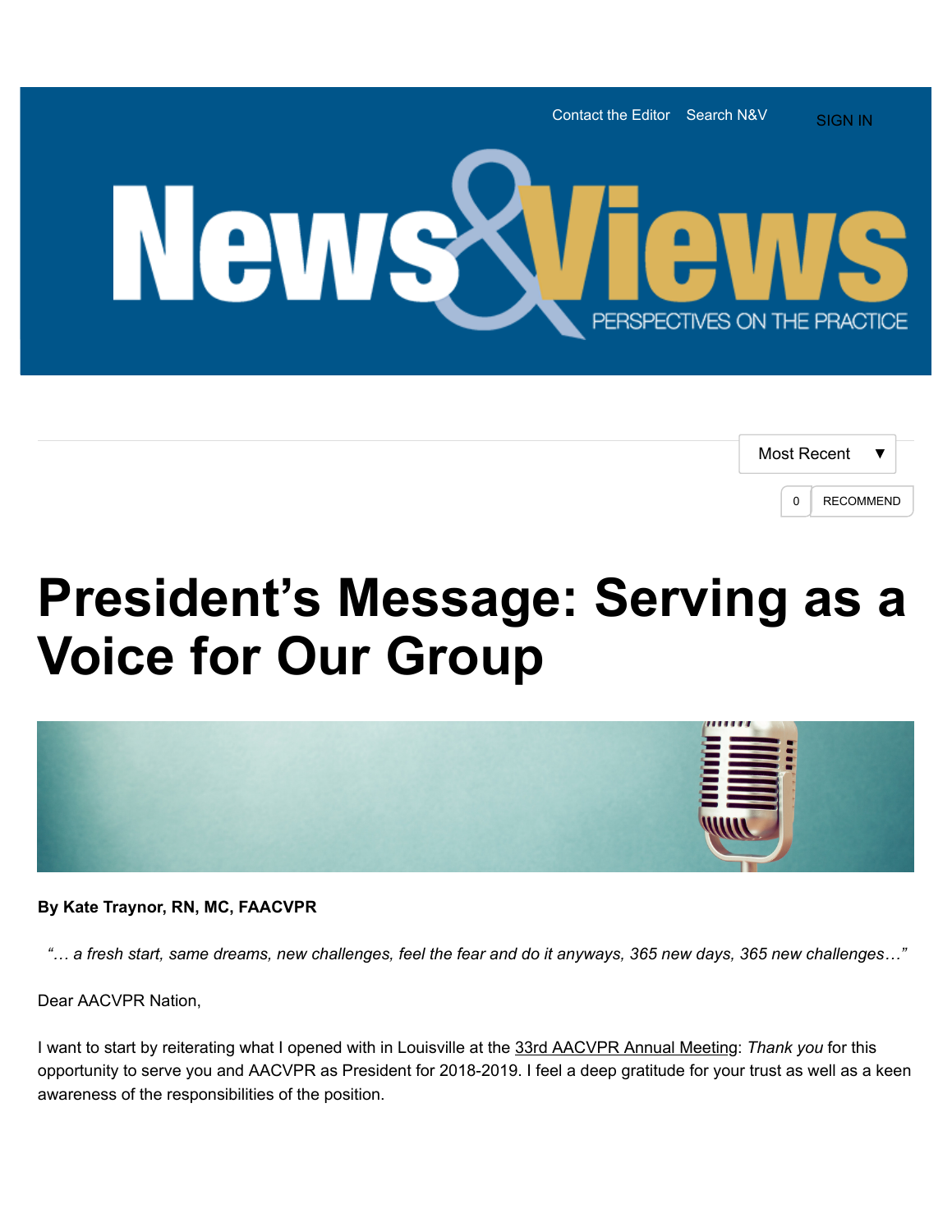Over the past year as I served as President-Elect, I had the good fortune to work hand in glove with our outgoing President, Dr. Todd Brown. Todd brought a unique blend of intellect, wisdom, clinical expertise, strong leadership, curiosity and more than a dash of good humor to his position. Remarkable progress was made during his tenure, including membership growth and expansion of our value-based care efforts. He also oversaw impactful collaborations with Million Hearts, CDC and CMS, which culminated in the publication of the Cardiac Rehab Change Packet. In our science and research agenda, Todd guided strides with the release of a Request for Applications for an AACVPR Data Analytics Center.



That was the "big stuff," but Todd also managed to keep the organization running smoothly on a day-to-day basis. Despite juggling his AACVPR responsibilities with full-time academic and clinical responsibilities and a busy family life, Todd still found

time to attend to the daily nuances of keeping this organization's wheels in motion. He answered hundreds of emails, conducted hours of phone calls, reviewed volumes of documents and so much more. We all owe him a great deal of thanks and admiration on a job well done for giving his energy and time and leaving a legacy that will have a profound impact on AACVPR. Hats off, Todd — just don't go too far!

As we look forward to the next chapter in our organization, there are more shining stars to acknowledge:

- Alison Bailey, MD's; Steven Keteyian, PhD's; Tom Draper's; and Bob Brown's service to the Board of Directors wrapped up this year. It was a pleasure to work closely with all of you. I've learned much from each of you and marvel at your contributions to our organization. Thank you.
- Tracy Herrewig, MS, RCEP, FAACVPR, our *News & Views* Editor-in-Chief for the past five years, shepherded the transition of the publication to an online content hub. Thank you.
- Larry Hamm, PhD, FACSM, MAACVPR, has served as Editor-in-Chief of *JCRP* for four years. For the countless hours you have devoted to assuring the excellence of our organization's scientific journal, thank you.

I'd also like to extend a warm welcome and thank-you to these people for stepping up and assuming leadership positions in AACVPR:

- Gayla Oakley, CCRP, MAACVPR, is the new Secretary for AACVPR and Editor-in-Chief for *News & Views*.
- Ruth Akers, RN, BSN, MHA, FACVPR; Mark Enrico, EP, CCRP, CLA, FAACVPR; and Hank Wu, MD, MPH, are all new members of our organization's Board of Directors.
- Lenny Kaminsky, PhD, is the new Editor-in-Chief for *JCRP*.

Our 33rd Annual Meeting in Louisville was a resounding success from many perspectives. We saw strong attendance numbers and were able to unveil new recognition and celebration of AACVPR's three esteemed award recipients. The week was marked by outstanding scientific and educational presentations and posters, three engaging keynotes, the unveiling of our brand-new CR Change Packet, a new networking celebration and a warm reception from the Derby City. Our Program Planning Committee, led by Gayla Oakley and David Prince, MD, and AACVPR staff Kirk Terry, Hannah Muerhoff and Nicole Lewis deserve all the credit. Thank you for orchestrating such a stellar Annual Meeting. We hope that those of you who could not attend or were prevented from travelling to the meeting by Mother Nature will put the [34th Annual Meeting](https://www.aacvpr.org/Future-Annual-Meetings) in Portland, Oregon, Sept. 18-21, 2019, on your calendars. You won't be disappointed.

In the meantime, there is much for each of us to do: in our programs, in our affiliates and at the national level of